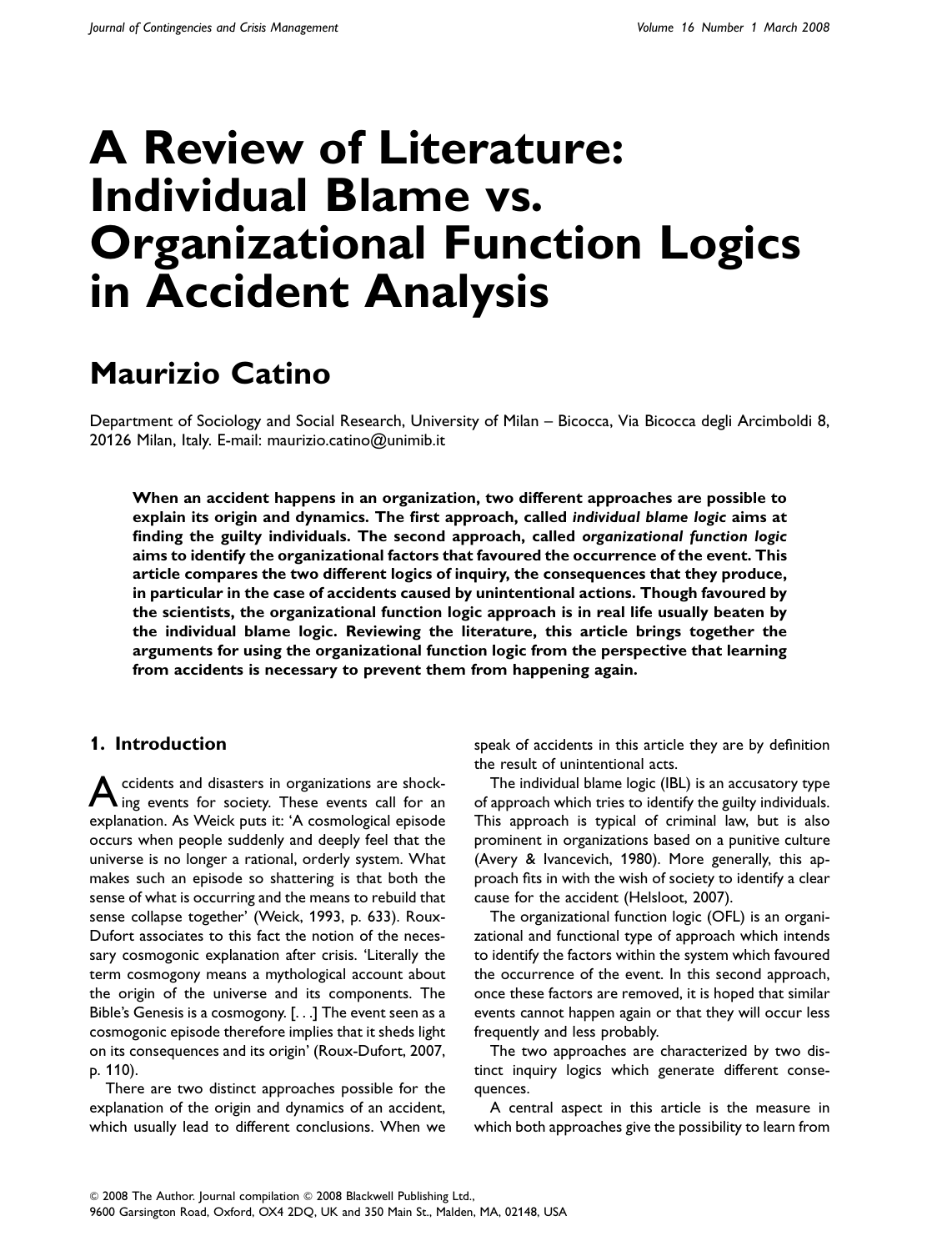the accidents under investigation. The subject of learning from accidents is a relevant theme in a risk society (Beck, 1986; Luhmann, 1991) with its seemingly endless series of emerging risks.

As a preliminary remark it must be noted that the OFL itself consists of more than one way to conduct inquiries and organizational analyses in the case of an accident. Well known is the explanation that the school of Normal Accident Theory (Perrow, 1999; Sagan, 1993) gives for the analyses of accidents, i.e., accidents are 'normal' in certain technical and organizational contexts. Another classical approach within the OFL is the High Reliability Theory (Roberts, 1990, 1993; Weick, 1990; Weick, Sutcliffe, & Obstfeld, 1999; Weick & Sutcliffe, 2001), where an area of tangible improvement of organizational reliability is identified in the management processes. The inquiries of major accidents like those of Weick for the Tenerife accident (1990), and of Vaughan for the Challenger accident (1996) are a point in case. An interesting attempt to combine both viewpoints was made by Snook (2000). For a critique of both approaches see Marais, Dulac, & Levenson (2004), and for a discussion of more approaches within the OFL see Catino, 2006.

The objectives of this article are:

- 1. to compare the two inquiry logics IBL and OFL. On the basis of the inquiry logics followed, different 'facts' can emerge;
- 2. to highlight the 'perverse effects' IBL may have in the sense that by searching for the individual responsibility IBL prevents real learning, thus, is unable to improve the system;
- 3. to evidence how the OFL, which is oriented on learning and thus preventing accidents, reinforcing safety and improving resiliency, does not have institutional legitimacy as IBL, and therefore its merits remain unheard;

As an introduction the following case based on an real accident is presented.

# 1.1. The accident

Mr. X is 65 years old when he is hospitalized for an emergency on Saturday morning for the fracture of his femur. His general condition is good, though he has had rheumatoid arthritis for several years. Upon entering the hospital he informs Dr. First, the admitting physician, that he is being treated with Methotrexate (Mtx), two vials of 500 mg per week. Dr. First asks Mr. X and his daughter who is a nurse, for a copy of the prescription. Meanwhile, he writes what the patient told him on the patient case sheet. Mr. X is admitted to the ward which lacks the vials of Mtx 500 mg; they are ordered from the internal pharmacy. In the meantime, the daughter of Mr. X confirms what her father said in admittance, providing neither written documentation nor his medicine from home. Two days later, Dr. First goes on vacation leaving the ward to Dr. Second who visits the patient daily. Dr. Second correctly copies the prescription (two vials of Mtx 500 mg once a week). The following Wednesday, he treats the patient with the first dose of Mtx. The anaesthetist visits Mr. X, controls the therapy and signs the authorization for surgery. Mr. X undergoes surgery (endo-prothesis) and afterwards, a second dose of Mtx. Unexpectedly, the general condition of the patient worsens: his temperature reaches  $38.5^{\circ}$ C with marked asthenia. A possible infection is suspected because of the operation and a broad spectrum antibiotic therapy is started; at the moment no one considers the dosage of Mtx, nor the doctors on duty, or the intern. On day 8, the general condition of Mr. X worsens even more; his fever rises above  $38.5^{\circ}$ C with marked asthenia, leucopenia and granulocytes. He is transferred to the infectious diseases ward, where he is treated with folic acid for suspected septicaemia. On the 11th day after being admitted to the hospital, Mr. X dies.

## 1.2. The quest for an explanation

What happened? What was the error? The facts which can be straightforwardly collected are these: the drug Mtx is used to treat rheumatoid arthritis, but in doses of 5 mg and not 500 mg, as was used. At this level it is used to treat malignant tumours, but it must be administered together with drugs like folic acid, which are able to reduce the harmful effect of Mtx on the production of white blood cells. Mr. X was treated with a dosage 100 times superior to what was necessary for him and the error of the dosage was not noticed:

- 1. by Dr. First,
- 2. by Dr. Second,
- 3. by the doctors on duty in the afternoon,
- 4. by the anaesthetist,
- 5. by the intern,
- 6. by the pharmacy.

Considering the case from the perspective of the IBL, the central question is: Who has made a mistake and who has made the most prominent mistake?

Considering the case from the perspective of the OFL, the central question is what are the organizational factors that favoured this mistake? It then is clear that the collected facts are not sufficient to answer this question.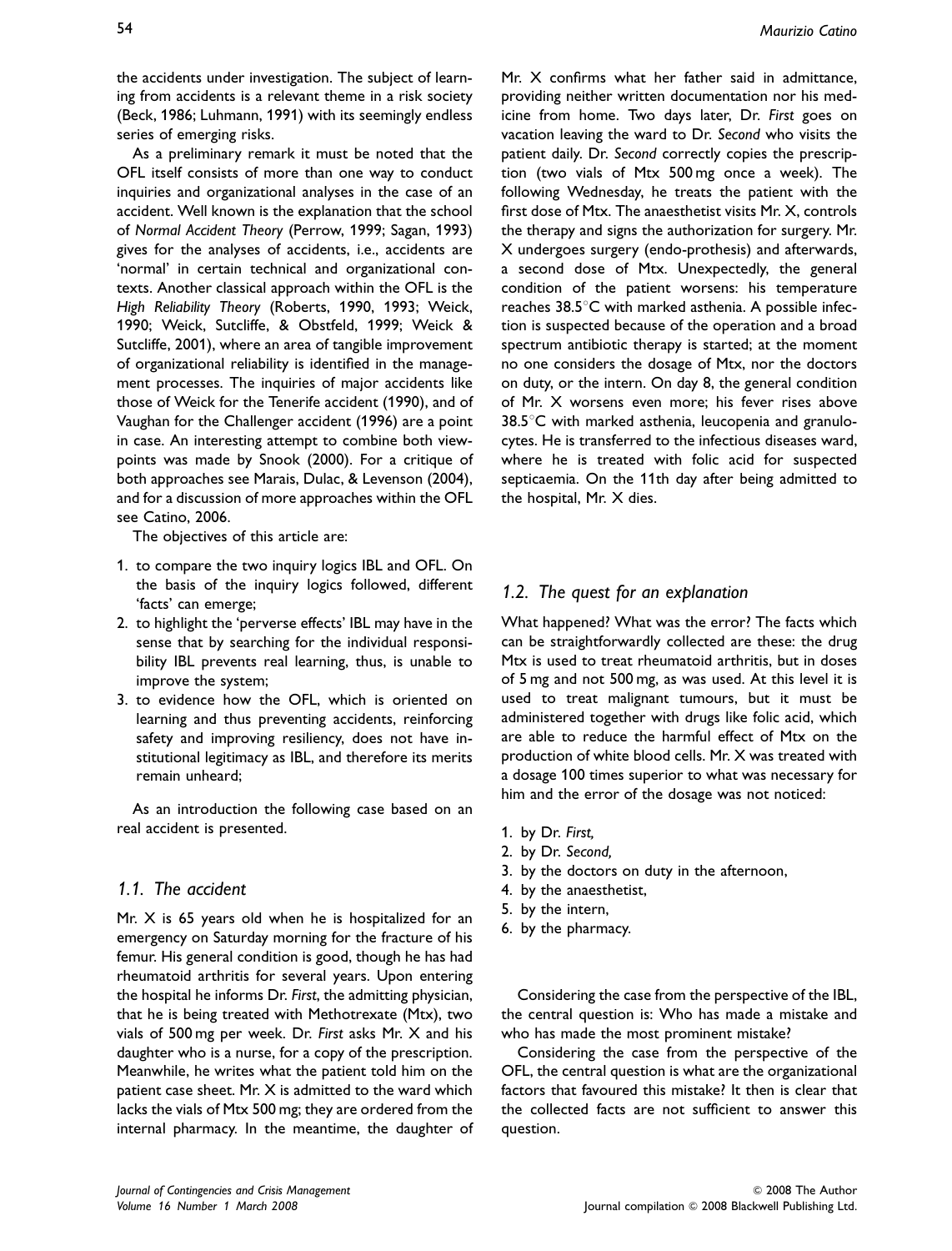### 2. The two approaches presented

In this section both the approaches are presented.

#### 2.1. IBL

The starting point for the IBL is the assumption that people make mistakes because they do not pay enough attention to the task they are doing. It, therefore, adopts a causal linear model leaving the organizational context mostly in the background. The efforts to find the blame are as a result directed to people in the front line, and the result of the approach is the attribution of the blame. If the guilty person is found, he or she can be held responsible for the accident. In practice this may mean that the 'bad apple' will be removed or prosecuted.

The IBL is based on some 'good reasons' (Boudon, 1992): beliefs that are valid for making decisions and carrying out the choices made. These beliefs indicate what the actors consider right in certain circumstances, to behave as they behaved. Referring to Reason (1997) the IBL, is based on some of the following beliefs:

- 1. Voluntarity of actions. People are considered as free agents capable of choosing between safe and unsafe behaviour. As demonstrated by numerous research reports, human actions are implicated in 80–90% of accidents and because human actions are perceived as subject to voluntary control, then accidents must be caused by negligence, inattention, inaccuracy, incompetence, etc.
- 2. Responsibility is individual. The personal based model is based on a conception of individual responsibility. As in criminal law, the personal approach searches for the person who is responsible for the error.
- 3. Sense of justice is strengthened. The IBL is emotionally satisfying; after a serious error, or worse a disaster, the identification of the blame tends to satisfy the people involved and the public in general.
- 4. Convenience. Basing the responsibility on the individual undoubtedly has advantages for organizations from the legal and economic point of view, also because it lets them maintain their organizational structure, their rules and their power system unaltered.

The IBL is in agreement with the Western legal system. Gherardi (2006) says that safety, from the legal perspective, is a matter of individual responsibility and a potential source of liability and punishment. The goal of criminal law is in other words to identify the responsible individual and to allocate adequate punishment for the type of crime committed.

The search for who is responsible tends to focus the inquiry towards the identification of one or more people who committed the error. These people who activate the accident are often the front line operators of the complex human–machine system. It is obviously easier to identify a person who is in close contact with the system (the pilot of the plane, the physician, the nurse, the control panel operator, the train conductor, etc.) who is responsible for the event, rather than the hidden factors of the organizational and managerial aspects which are the product of collective actions diffused in time.

#### 2.2. The OFL

There is an increasing recognition that mishaps are inextricably linked to the functioning of surrounding organizations and institutions (Dekker, 2005). The OFL is based on the assumption that failure is part of the human condition, and if we cannot change the human condition, then conditions under which human beings work can be changed (Reason, 1997). The organizational model views human error thus, more as a consequence than as a cause (Reason, 1997, p. 226).

If the IBL leads to the identification of the person who is responsible for the event, the OFL instead leads to the identification of the latent factors<sup>1</sup> and criticalities that are at the origin of the accident. Remedying this can keep other accidents from happening in the future. The OFL therefore reconducts the causal factors of an event to the whole organization. It acknowledges that accidents are the result of mistakes made by individuals, but these mistakes, however, are socially organized and systematically produced (Vaughan, 1996). From this approach, accidents are derived from a connected sequence (usually rare) of defects in numerous defense systems, safeguards, barriers and controls to protect the organization from unknown hazardous events.

OFL approaches usually distinguish the 'active errors' which activated the accident committed by the operators closest to the task, from 'latent factors' understood as organizational criticalities which made the accident possible, or sometimes caused it: temporal pressures, equivocal technology with ambiguous man– machine interfaces, insufficient training, insufficient support structures, a work atmosphere which is not safety prone, unclear procedures, communication problems and still other factors (Reason, 1990, 1997). It is obvious that the human factor is the element which directly induces an accident in most cases, but the human factor is only the first order cause<sup>2</sup> of the accident history where history is completed through the analysis of the entire sequence of events and of the latent and pre-existing organizational factors (Catino, 2006).

The main idea of the OFL is to shift from the individual causes to the understanding of the accident in terms of 'reasons', of why the events and the errors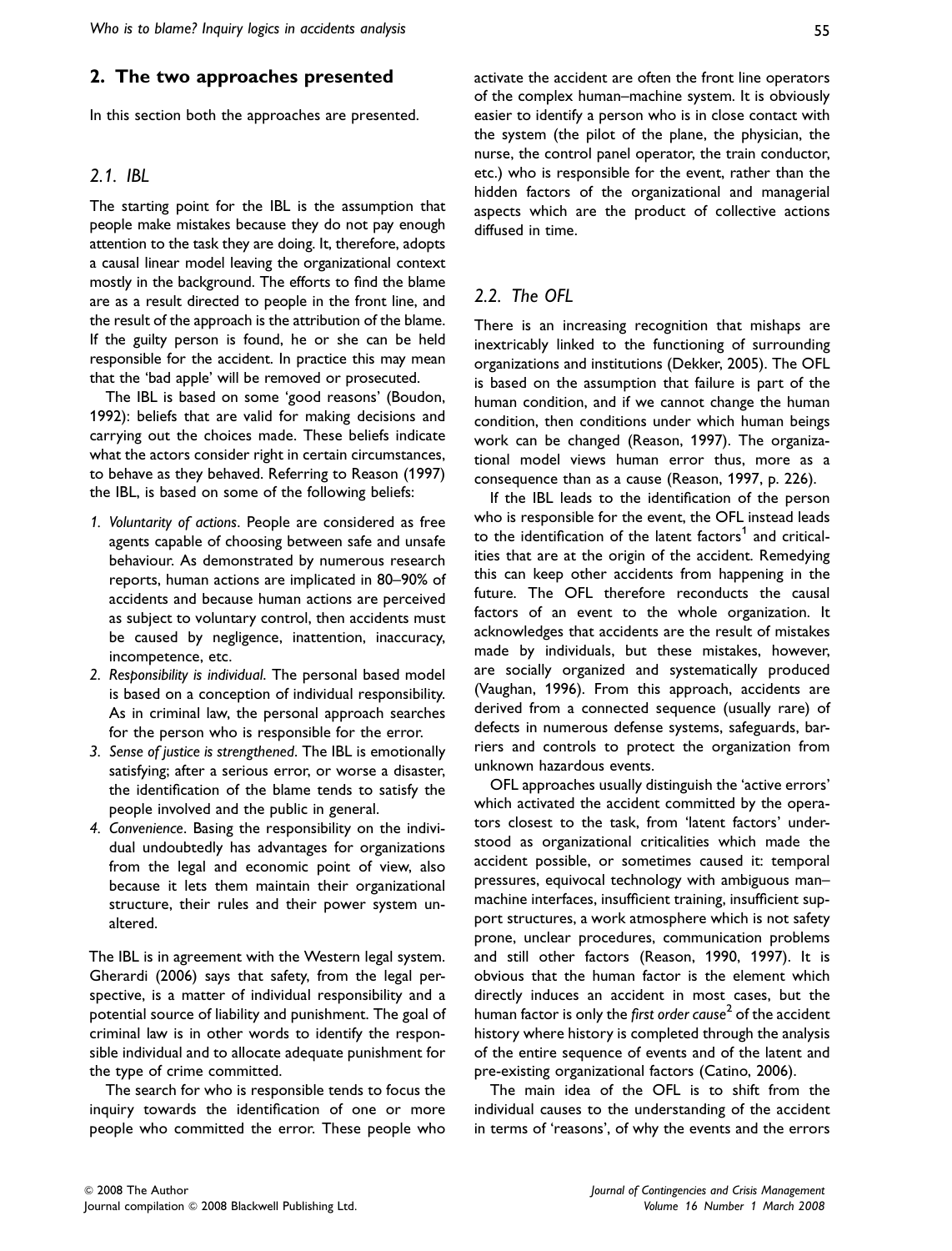occurred (Leveson, 2004). The analyses of famous accidents, like Chernobyl or Bhopal have shown that these disasters were not caused by the coincidence of technological failures and human errors, but by the systematic 'migration' of the organizational behaviour towards the accident under the influence of efficiency and cost reduction pressures in aggressive and competitive environments (Rasmussen, 1997). The analysis of the disaster of Linate (Catino, 2006) points out how the flow of events cannot be lead only to the action, which is or is not the voluntary action of a single operator.

This OFL approach points out the limits of a model of linear causality. Discussing linear actions and events which cause an accident is reductive, because it does not incorporate the nonlinear relationships between the events and the feedback. Such nonlinear relationships are for example the commitment of management to safety and the 'inheritance' of the errors and ommissions of those who designed and manage the operational and organizational system.

It will be clear by now that the way in which the same accident phenomenon can appear 'objectively' different under the two logics, stems from the fact that there are two processes of different framing at work (Dewey, 1938; Shrivastava & Schneider, 1984; Dodier, 1995). Each one selects from the abundance of facts what is relevant for inquiry, based on the different finalities to be pursued. What is taken into examination is only what is considered significant in relation to the goals of the inquiry. This leads to a different way of reconstructing the 'truth'. The concept of 'cause', together with the concept of 'finality', is the element which most distinguishes the two different inquiry logics and is also the most controversial. $3$  The two logics thus possess different frameworks (Goffman, 1974), they operate with different paradigms (Kuhn, 1962), and they have different sense-making processes (Weick, 1995). The two logics achieve a different kind of accountability: the 'what happened' question thus relates to a social and institutional construction of the facts.

# 3. Inquiry logics: the case for OFL

As we have seen there are different criteria for the attribution of the cause of the accident: the search for a cause is inevitably tied to the point of view and interest of who is making the inquiry. In this section the arguments for the case for OFL are presented.

The central argument against IBL lays in the vicious circle<sup>4</sup> illustrated here below (Figure 1).

Once the 'guilty actors' found according to IBL are removed, it is very probable that the organizational system will continue to function with the same organizational conditions and mechanisms which lead to the



Figure 1. The vicious circle of the individual blame logic.

error and to the accident. Being principally interested in searching individual responsibilities, the IBL creates a sense of fear of sanctions and of legal actions. In a punitive organizational environment the individuals refuse risks and worry more about their own legal safety than the safety of the user. The Institute of Medicine (USA) aims to decrease errors in the health field by 50% in 5 years, but as the New England Journal of Medicine observed every effort made to prevent the damage derived from a medical treatment is obstructed by the 'dead weight' of a legal regime which induces the operators to secrecy and to silence (Brennan, 2000). Merry & Smith (2001) again referring to the health system affirm that working under the threat of legal action creates an atmosphere of fear which does not lead to the best management of people in a medical system. The 'demonization' of errors prevents physicians from admitting and discussing them publicly because this information could be used against them in criminal lawsuits. The legal system puts the doctor and the patient one against the other (Gawande, 2002), forcing both to give an unrealistic version of the facts. Therefore, fear of legal consequences favours the fact that errors are hidden.

Adopting the IBL, the organization is not able to understand its own errors (Crozier, 1963; Hale, Wilpert, & Freitag, 1997). The result is organizational change inertia: if one or more people are responsible for what happens, why change things? It follows that the persistence of a blame culture, reinforced by a certain type of legal action, becomes the first obstacle to the creation of greater safety. As Vaughan wrote (Vaughan, 1996, p. 392): 'the benefit of an explanation which immediately identifies the cause of an organizational failure in the decision makers is that remedies are possible quickly. The ones responsible for the accident can loose their jobs, be transferred or be sent into retirement. New rules which regulate decision making can be instituted. After making these changes . . . . the organization can go forward'.

Turner & Pidgeon (1997) affirm that the impact of the legal system has the power to suffocate any attempt of learning from the errors. For example, during a legal inquiry, the organizational improvements could be omitted or delayed because it could constitute implicit admission of previous negligence. In this case these improvements would show that the organization possessed elements which could have avoided the accident.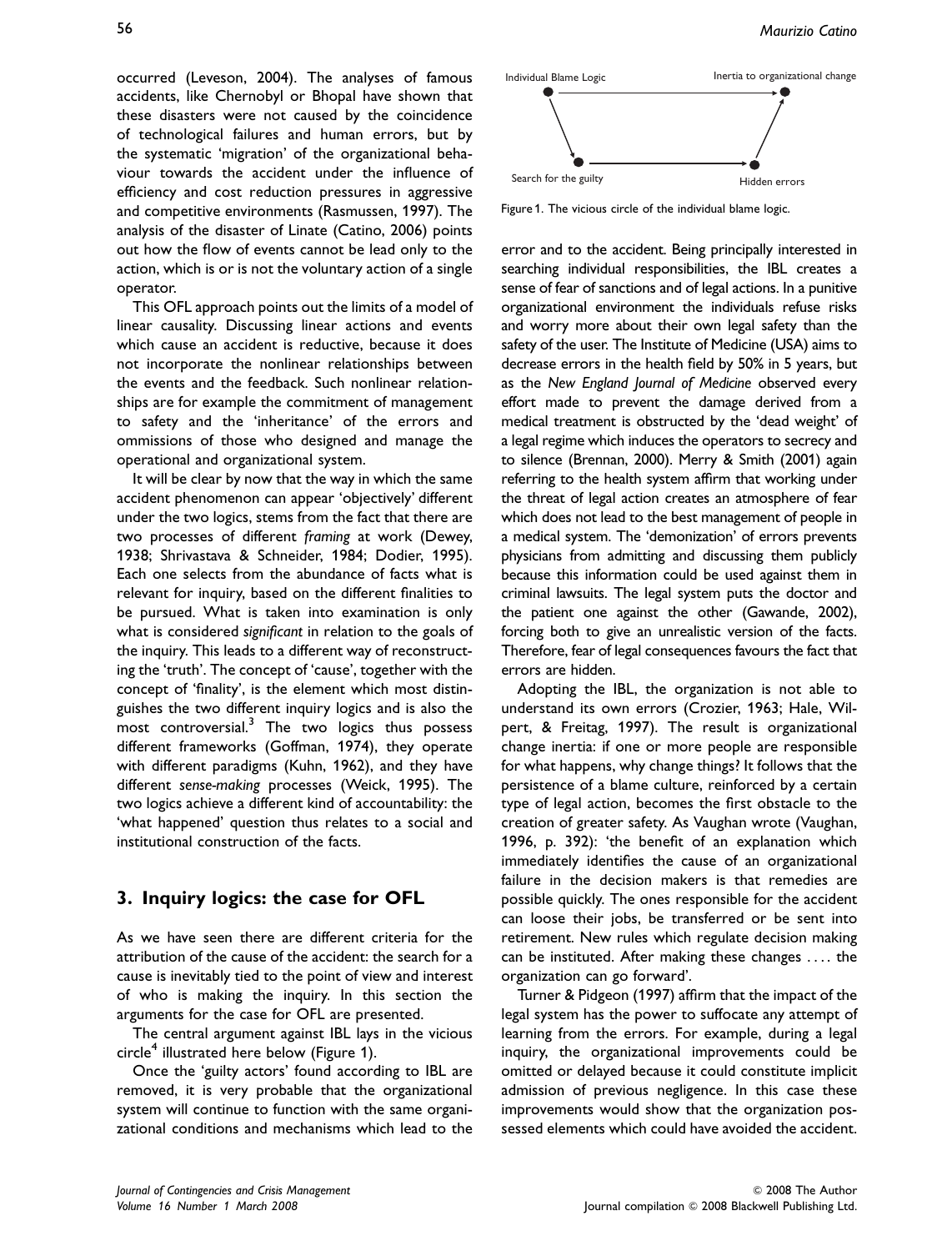In research from many years ago, Drabeck & Quarantelli (1967) supported the perfect rationality in the identification of scapegoats following disasters and the usefulness for the managers of identifying the blame at the individual level. The incrimination of single individuals, having become scapegoats, was an expedient to delay and avoid structural changes of the organization (Douglas, 1995). Public opinion was lead to believe that the exemplary punishment of the 'guilty' individual could serve as a future deterrent.

In reference to the Challenger accident, Vaughan affirmed that 'this case shows why it is so difficult, for the normative and legal system to assign the right responsibilities when the organizations have harmful results. It is well known that the division of labour in organizations obscures the responsibilities of the organizational actions' (Vaughan, 1996, p. 408). This type of analysis runs the risk of not producing changes, but also risks limiting itself to an extremely dangerous blame culture. It is also true, more prosaically, that when a single person is identified as responsible for the disaster, the individual responsibility is split from the responsibility of the organization, with overall significant economic and financial advantages for the system.

While the IBL is not likely to produce organizational changes, the OFL can be used for determining the organizational conditions of the events of the accident and removal of the latent critical factors. Above all, the OFL looks for those critical organizational conditions which if not removed, will continue to create risk and



Figure 2. The virtuous circle in the organizational functional logic.

|  |  |  | Table 1. Inquiry Logics: A Comparative Overview |  |
|--|--|--|-------------------------------------------------|--|
|--|--|--|-------------------------------------------------|--|

error conditions independent of the people who are operating (Figure 2).

The  $OFL<sup>5</sup>$  tends to substitute the question 'who caused the accident?' with 'what conditions and mechanisms have increased the possibilities of its happening', 'how and why did the defense systems fail?', 'what can we do so that the event will not be repeated?' (Reason, 1997). As ascertained by research from the last 25 years, disasters and accidents in organizations are not generated by a single cause but by a number of interrelated events which taken singularly can appear to be totally insignificant and not influential in the origin of the accident (Weick, 1990; Turner & Pidgeon, 1997; Reason, 1997; Dekker, 2005; Hollnagel, Woods, & Leveson, 2006). However, they enter into a relationship with each cause, and in the presence of a weak defense system, they increase the possibility that an accident will happen.

As a detail, for the OFL, both an accident and a near miss<sup>6</sup> are of equal interest, if they are morphologically similar. The near miss in fact is weakly relevant from the legal point of view, but crucial in the organizational functional perspective. It informs the analysts about the state of risk of a system, and observations of its magnitude and frequency is essential to understanding the latent critical areas of an organizational system (Table 1).

The central aim of the OFL is to learn from errors and accidents. On the basis of the lessons learned from the event, it attempts to actively generate better prediction ability in the operations of the organization (Toft & Reynolds, 1994). The OFL is typical of the 'generative organization' (Westrum, 1995) which in its ideal form is a thinking and self-aware organization. It is constantly on the look out, and continuously reviews its own procedures. A generative organization is a highly reliable organization which never considers safety as a condition that has been definitively achieved, but as an objective which has to be pursued continuously (La-Porte & Consolini, 1994; Weick et al., 1999; Weick & Sutcliffe, 2001). The aim of the organizational functional logic is to make organizational learning possible (Friedberg, 1993; Argyris & Schön, 1996) and to favour

|                               | Individual blame logic                                                                                    | Organizational function logic                                                   |
|-------------------------------|-----------------------------------------------------------------------------------------------------------|---------------------------------------------------------------------------------|
| Aim                           | Identify the guilty; sanction                                                                             | Understand, explain, improve                                                    |
| Principal question            | Who caused the accident?                                                                                  | What factors favoured the accident?<br>How and why did the defense system fail? |
| Concept of cause              | Causal linear model                                                                                       | Cause networks; systemic approach;<br>latent factors                            |
| Failure concept               | Individual                                                                                                | Built organizationally                                                          |
| Form of post-accident inquiry | Judicial inquiry                                                                                          | Organizational analysis                                                         |
| Context                       | In the background; accidental; does<br>not exclude individual responsibilities                            | Structuring action                                                              |
| Result<br>Undesired effects   | Only individual; removal of the bad apple<br>Inertia to change; subjective attribution<br>of the disaster | Organizational and inter-organizational<br>Individual irresponsibility          |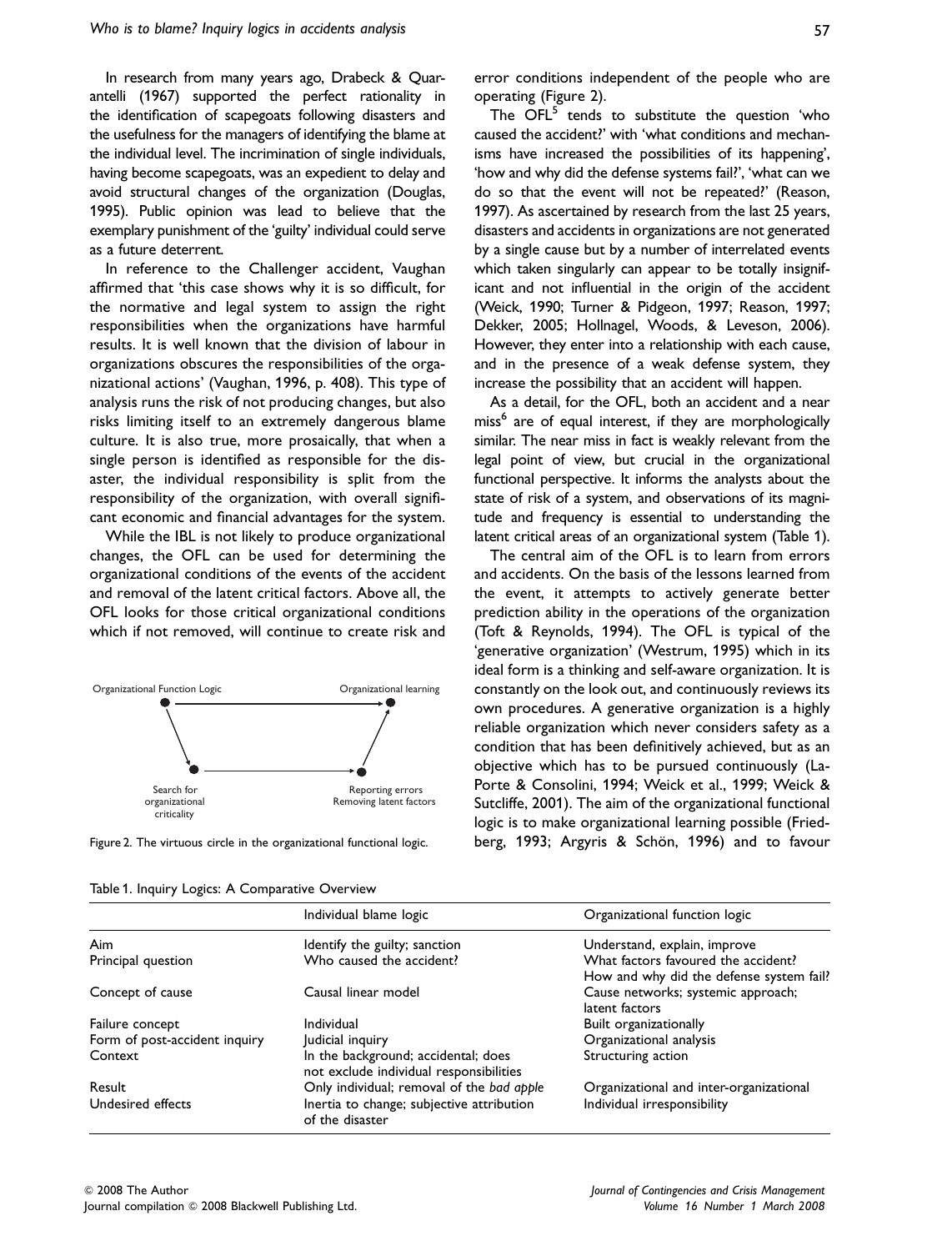organizational change, at different levels, as well as introducing a possible 'clinical' dimension. Therefore, such an inquiry has pragmatic value, $<sup>7</sup>$  in the sense that</sup> the results can help the subject review the functioning logics of the organizational system, improving the knowledge the actors have of the system and of their own context of action (Friedberg, 1993).

# 4. Limits of learning from accidents; the case against a belief in OFL

'Do human societies learn? If so, how do they do it; and if not, why not?' Sheila Jasanoff asks herself (2005). Learning from a disaster is a complex, ambiguous process – conditioned by culture, yet not easily forced into univocal, totalizing, national narrative. Jasanoff reconducts the different forms of disaster inquiry to a specific 'civic epistemology': the styles and the modalities of public inquiry, public accountability issues, the strategies used to find the responsibilities and to achieve obiectivity. With this useful concept, Jasanoff intends 'the public ways of knowing, constituted, displayed, and reaffirmed within the decision-making processes of states, including those aimed at the management of risk and prevention of harm' (211). Civic epistemology refers 'to the mix of ways in which knowledge is produced, presented, tested, verified and put to use in public arenas' (226). Seen in this light, civic epistemology is a constitutive element of political culture of risks: 'the particularity of national civic epistemologies lies, in part, in the boundary that each framework constructs between factual and moral causes or, put differently, between responsibility and blame' (Jasanoff, 2005, p. 212).

The organizational learning concept that is used in the OFL is consistent with the Argyris & Schön (1996) conceptualization of organizational learning as the detection and correction of error. It is possible to distinguish two learning modalities related to an accident: a passive learning approach and an active one (Toft & Reynolds, 1994). The passive learning approach is characterized by the acquisition of the results coming from public investigations and related recommendations. The active learning approach needs a wider awareness of the event and is aimed at improving the foresight ability of the organization in the daily activities and in facing the risks. Active learning from accidents proves to be very difficult in real life. Many authors (Sagan, 1993; Rasmussen, 1990; Vaughan, 1996; Turner & Pidgeon, 1997; Perrow, 1999; Choularton, 2001; Busby, 2006; Elliot & Smith, 2006) underline the difficulty of learning from accidents and errors and how to act in order to prevent the risk that the same errors can occur again. According to Choularton (2001, p. 62) in case of accidents 'while superficial learning is common, more fundamental lessons are harder to learn'. Busby (2006, p. 1391) affirms that 'organizing around risks of catastrophic failure critically involves processes of systemic reform whose efficacy is limited by conditions that organizing itself tends to produce'.

Turner & Pidgeon (1997), refering to the definition of Wilensky (1967) who speaks about 'failure of foreseen' and 'failure of intelligence', underline the inability of the members of an organization to recognize and become aware of the signs of danger which transpire before an accident occurs.

Some authors use the term 'organizational intelligence' to refer to the capacity of an organization to obtain and elaborate clear and reliable information which supports the process of being aware of what is going on. The information should be understood in the same way by operators belonging to different professional communities. However, this usually does not happen and the same event is considered in different ways from different communities which work in the same organization. There is an 'organizational myopia' which inhibits the analysis of signs, as well as reports and complaints by people. There are also situations where the signs of danger are intentionally hidden. March (1988) underlines how successful organizations tend to not to change their strategy, independently from its relative value. There are many reasons for this imperfect learning (Turner & Pidgeon, 1997). Some of them are related to the institutional dilemma of the blame, to the fact that danger and blame are constitutive characteristics of the society, elaborated to defend the chosen mechanism (Douglas, 1985, 1992; Douglas & Wildavsky, 1988).

Concerning the problem of learning from accidents, the normal accidents theory (NAT) and the high-reliability theory (HRT) diverge significantly. The NAT (Perrow, 1999; Sagan, 1993) is pessimistic and emphasizes the limits of learning, while the HRT (Roberts, 1990, 1993; Rochilin, 1993; Schulman, 1993; LaPorte & Consolini, 1994; Weick et al., 1999; Weick & Sutcliffe, 2001) has a more positive outlook. According to the NAT there are many different obstacles to learning. Sagan (1993) identifies four of them: (1) highly ambiguous feedback for organizations; (2) learning happens in environments which are strongly influenced by political interests, and efforts to identify causes of an accident are addressed to protect the personal interests of powerful people rather than being aimed at promoting the learning process; (3) information related to an event is incomplete and inaccurate; (4) the non-disclosure, intended as compartmentalization inside the complex organizations, is the disincentive to share information. On the contrary, according to the HRT, serious errors can be an important source of future safety improvements.

In an OFL the organizational learning from failures is based on reporting error and this depends on a no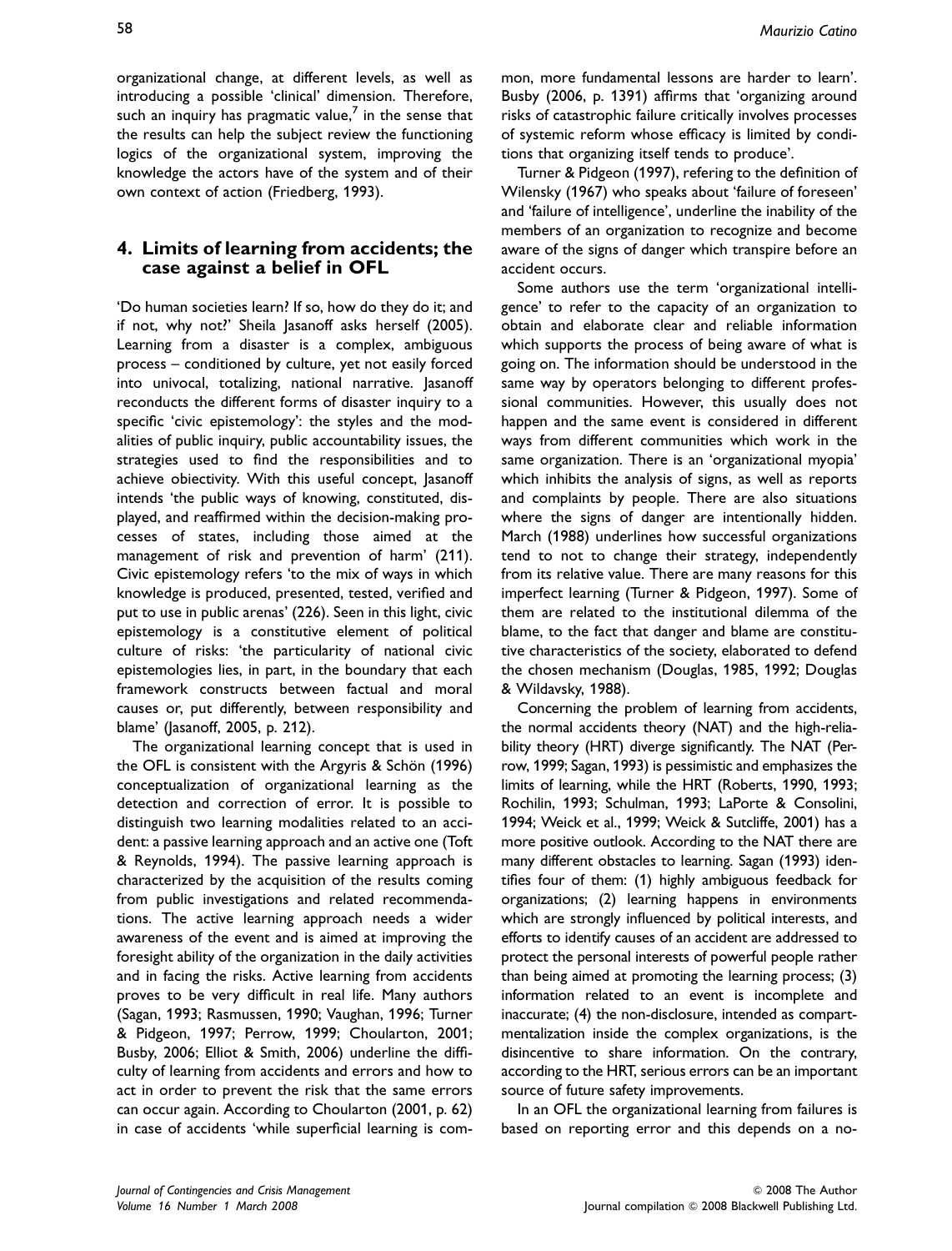blame culture based on a different anthropology of error focused on the idea that learning from errors is the only way to avoid accidents (Catino & Albolino, 2007). At the same time, learning from errors and failures implies a 'just culture'. The just culture can be defined as a culture where there is an atmosphere of trust in which people are encouraged (even rewarded) for providing essential safety-related information, but also in which it is clear where the line must be drawn between acceptable and unacceptable behaviour (Reason, 1997).

# 5. Summary

This article analyzes two different ways to consider the accidents relating to two different civic epistemologies, focusing on one aspect of learning: 'the efforts to determine a causal agent or agents in each instance, since identifying causes is a prerequisite to any subsequent effort to target solutions and remedies' (Jasanoff, 2005, p. 212).

In a complex organizational system the simple punishment of an operator for an accident, without assessing the deficiencies of the system, means favouring the repetition of the unfavourable events also with other actors. However, it is important to realize that the OFL for the understanding of errors and accidents is not without problems. Wells, Morgan, & Quick (2000. p. 503) affirm the following:

'Given the emphasis on avoiding the individual blame trap, there is arguably, a danger of overlooking aspects of valid individual responsibility. At the very least, the collective approach risks blurring lines of accountability and avoiding necessary questions of where responsibility should lie. It is possible that, by skewing the emphasis in favour of wider organizational factors, errors will never be regarded as an individual's fault, even when they might properly be so regarded. Further, this could erode the sense of personal and professional responsibility. Arguably, there are positive aspects to blaming. It is difficult to deny the deterrence aspect of blame particularly with legal processes'.

A criminal sanction could be effective in preventing misconduct in deliberate actions such as fraud or sabotage, but at the same time it is hardly effective in cases where the operators are not able to completely control their behaviour. It has little effectiveness in error cases, in cases of unintentional actions. Accidents in a complex system cannot be attributed to a single cause. Identifying and removing the people who are potentially implicated in the event is easier than implementing the revisions of processes and organiza-

tional dynamics which generated the failure. However: '[. . .] we must be aware that people who are substituted will be subject to the effects of the same culture and structure. In fact, every remedy which is limited only to individuals leaves the structural origin of the problem unvaried' (Vaughan, 1996, p. 418).

To understand the dynamics of an accident it is useful to ask if under the same conditions a different actor would have been able to make the same error which caused the damage. If the answer is positive, then it is the situation which is prone to error. Investigating with these terms the dynamics of a complex accident would mean shifting from an IBL to an OFL based one. Nevertheless, this passage is not easy and requires three conditions.

The first condition is the no-blame safety culture (Catino & Albolino, 2007) where front line operators or others are not punished for actions, omissions, or decisions made by them that are commensurated to their experience and training, but are punished for gross negligence, violations and destructive acts. It is necessary to explain that a no-blame organization is not an organization where everything is lawful as long as it is declared. A no-blame organizational environment requires the establishment of boundaries between actions and blameworthy errors and between actions and tolerable errors, so that the second category can be as broad as possible. An organization which does not put this distinction into effect risks loosing credibility in the eyes of its own members.

A second condition of an OFL is to provide models of organizational analysis and improvement suitable to the complexity of the event. They are systemic and organizational models that are socio-technical, which consider accidents as being derived from the interaction among people, between organizational and social structures, within design activities and components of the physical system (Vaughan, 1996; Hollnagel et al., 2006). These models are focused on the different levels involved: (a) individual (the actions of the people), (b) organizational (work processes, the management and organization of the context where the event takes place, (c) interorganizational (the organizational field, the organizations of the reference system, the suppliers, the control and regulation agencies, etc.) (DiMaggio & Powell, 1991; Catino, 2006).

The third condition relates to institutional level of OFL. This is often a weak point. The strength of the institution contributes in determining the effectiveness of the prescription. As already mentioned, the judicial inquiry is authoritative because the actions and the decisions made by the actors are legitimized by the society which share them, or which they consider binding. This inquiry has formal rules, practices and institutional conducts, administrative apparatus and areas of action that could not be in any other way.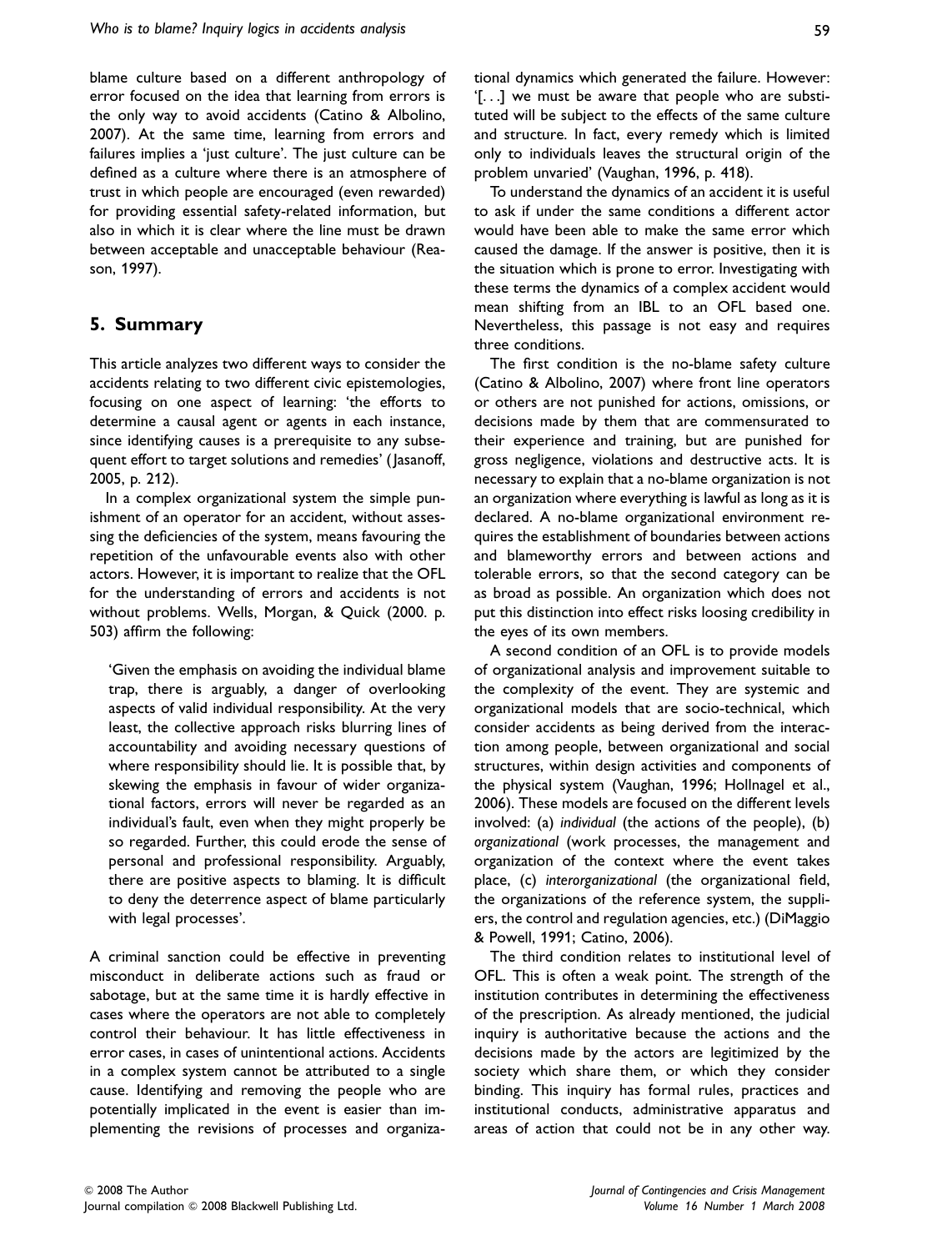On the contrary, the inquiry used in the OFL does not have the necessary power to begin the change which is needed at the organizational level. The management of the organizations involved should not give importance to this kind of inquiry. The veto players<sup>8</sup> present in the system can easily oppose the changes. For example, the air transportation system has a broad and complex interorganizational system composed of numerous public and private, national and foreign subjects. The number of veto players by definition is high. The number of actors with veto power is high, because they are threatened or penalized by actions of change. Therefore, they can successfully delay or totally block changes.

As March & Olsen (1989) sustain, the reorganization efforts which ignore the networks of power and interest are destined to failure and therefore remain without consequence. Using the distinction made by lawyers, especially those in the area of international and European law, it can be said that the IBL inquiry to identify responsibilities applies hard law, with alternatives of legal validity of authority of binding power, whereas, the OFL inquiry to improve the system applies soft law producing recommendations, guide lines, and reference points which have less authority and binding power.

It would be useful to further investigate the institutional legitimacy of different types of inquiries, identifying the possibilities and the modalities of increasing the degree of institutionalization (the strength) of the OFL inquiry.

To conclude, an OFL looks to the future and improves the organization, whereas an IBL favours organizational change inertia and does not eliminate the condition of risk. The improvement of organizations should not be delegated to criminal law but other mechanisms of self-improvement must be found. This is a topic which merits further research.

# **Notes**

- 1. The latent factors are elements of organizational nature generated from managerial decisions that can remain silent and not easily visible in an organizational system until an error or a violation combined with it generates the accident.
- 2. If the goal is to assign the blame, as in the individual blame logic, the reconstruction of the causal chain often stops when someone or something is identified as being suitable for the blame.
- 3. Russel (1918) suggested the elimination of the concept of 'cause' from the vocabulary because even advanced natural science, for example physics, has acknowledged that there is no such thing as an ultimate cause.
- 4. With the word 'vicious circle', a degenerative process is meant, which beyond the will of the single subjects leads

the organization to dysfunction and inconveniences (Crozier, 1963).

- 5. The analysis in this approach adopts a singularist cause perspective (Anscombe, 1971) and thus is not deterministic. While a deterministic perspective reduces the causality to regular successions  $(X$  is followed by  $Y$ ), the singularist perspective assumes that only a probabilistic link exists between the individual events that are causally connected. In other words, the singularist theory of the causes supports a probabilistic point of view of the causality, affirming that cause A does not determine the effect B, but it increases the probability; cfr. Dekker (2005).
- 6. A near miss is an event that could have caused an accident, but for some barrier did not result in a real accident. The difference between near miss and an accident is in the consequences and not in the morphology that could be in common.
- 7. But what are the boundaries of this analysis? If the latent organizational factors are searched for, when should the search stop? The way out is pragmatic: in the analysis of an accident the generative mechanisms and hidden critical factors are searched for (organizational and organizational field) which if removed, increase the resiliency of the system.
- 8. The term veto player refers to the individual and collective decision makers whose agreement is necessary for a change of the status quo (Tsebelis, 2002). In an organizational system, the greater the number of veto players, the more difficult it is to change the status quo.

# **References**

- Anscombe, G.E.M. (1971), Causality and Determination, Cambridge University Press, Cambridge.
- Argyris, C. and Schön, D. (1996), Organizational Learning II. Theory, Method, and Practice, Addison-Wesley Publishing Company, New York.
- Avery, R.D. and Ivancevich, J.M. (1980), 'Punishment in Organizations: A Review, Propositions, and Research Suggestions', Academy of Management Review, Volume 5, pp. 123–132.
- Beck, U. (1986), Risikogesellschaft. Auf dem Weg in eine andere Moderne, Suhrkamp Verlag, Frankfurt am Main.
- Boudon, R. (1992), Traité de sociologie, Presses Universitaires de France, Paris.
- Brennan, T.A. (2000), 'The Institute of Medicine Report on Medical Errors – Could it do Harm', New England Journal of Medicine, Volume 342, pp. 1123–1125.
- Busby, J.S. (2006), 'Failure to Mobilize in Reliability-Seeking Organizations: Two Cases from UK Railway', Journal of Management Studies, Volume 43, Number 6, pp. 1375–1393.
- Catino, M. (2006), Da Chernobyl a Linate. Incidenti Tecnologici o Errori Organizzativi?, Bruno Mondadori, Milano.
- Catino, M. and Albolino, S. (2007), 'Learning from Failures. The Role of the No Blame Culture', Paper presented to the 23rd EGOS Colloquium July 5–7, Vienna (Austria).
- Choularton, R. (2001), 'Complex Learning: Organizational Learning from Disasters', Safety Science, Volume 39, pp. 61–70.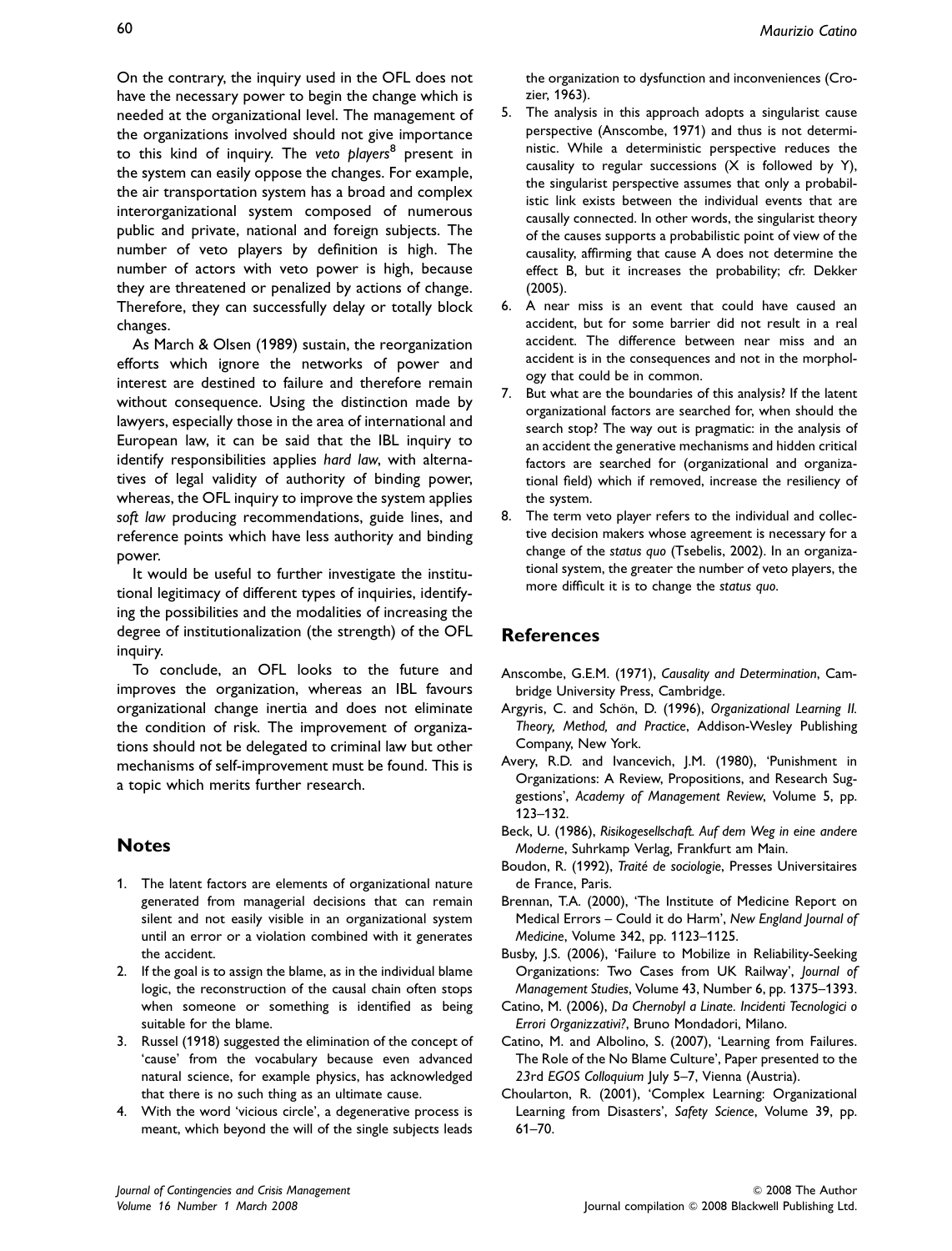- Crozier, M. (1963), Le Phénoméne Bureaucratique, Editions de Seuil, Paris.
- Dekker, S.W.A. (2005), Ten Questions about Human Error, Lawrence Erlbaum Associates Inc., Mahwah NJ.
- Dewey, J. (1938), Logic, the Theory of Inquiry, Henry Holt and Co., New York.
- Dodier, N. (1995), Les Hommes et les Machines, Edition Métailié, Paris.
- DiMaggio, P.J. and Powell, W.W. (eds.), (1991), The New Institutionalism in Organizational Analysis, University of Chicago Press, Chicago.
- Douglas, M. (1985), Risk Acceptability According to the Social Sciences, Russell Sage Foundation, New York.
- Douglas, M. (1992), Risk and Blame, Routledge, London.
- Douglas, M. and Wildavsky, A. (1988), Risk and Culture, University of California Press, Berkeley, CA.
- Douglas, T. (1995), Scapegoats: Transferring Blame, Routledge, London.
- Drabeck, T. and Quarantelli, E. (1967), 'Scapegoats, Villians and Disasters', Trans-Action, Volume 4, pp. 12–17.
- Elliot, D. and Smith, D. (2006), 'Cultural Readjustment after Crisis: Regulation and Learning from Crisis Within the UK Soccer Industry', Journal of Management Studies, Volume 43, Number 2, pp. 289–317.
- Friedberg, E. (1993), Le Pouvoir et la Règle. Dynamiques de l'Action Organisée, Edition du Seuil, Paris.
- Gawande, A. (2002), Complications. A Surgeon's Notes on an Imperfect Science, Picador, New York.
- Gherardi, S. (2006), Organizational Knowledge: The Texture of Workplace Learning, Blackwell, Oxford.
- Goffman, E. (1974), Frame Analysis, Northeastern University Press Edition, Boston.
- Hale, A.R., Wilpert, B. and Freitag, M. (eds.) (1997), After the Event: from Accident to Organizational Learning, Pergamon, London.
- Helsloot, I. (2007), Beyond Symbolism, on the Need for a Rational Perspective on Crisis Management, Boom Juridische Uitgevers, Den Haag, the Netherlands.
- Hollnagel, E., Woods, D.E. and Leveson, N. (eds.) (2006), Resilience Engineering. Concepts and Precepts, Ashgate, Burlington, USA.
- Jasanoff, S. (2005), 'Restoring Reason: Causal Narratives and Political Culture', in Hutter, B. and Power, M. (eds.), Organizational Encounters with Risks, Cambridge University Press, Cambridge, UK.
- Kuhn, T. (1962), The Structure of Scientific Revolutions, University of Chicago Press, Chicago.
- LaPorte, T. and Consolini, P. (1994), 'Working in Practice but not in Theory: Theoretical Challenges of High Reliability Organizations', Journal of Public Administration Research and Theory, Number 1, pp. 19–47.
- Leveson, N. (2004), 'A New Accident Model for Engineering Safer Systems', Safety Science, Volume 42, Number 4, pp. 237–270.
- Luhmann, N. (1991), Soziologie des Risikos, Walter de Grutyer & Co., Berlin.
- Marais, K., Dulac, N. and Leveson, N. (2004), 'Beyond Normal Accidents and High Reliability Organizations: The Need for an Alternative Approach to Safety in Complex Systems', Paper MIT, Volume 24, pp. 1-16.
- March, J.M. (1988), Decisions and Organizations, Basil Blackwell, Oxford.
- March, J.G. and Olsen, J.P. (1989), Rediscovering Institutions. The Organizational Basis of Politics, The Free Press, New York.
- Merry, A. and Smith, A.M.C. (2001), Errors, Medicine and the Law, Cambridge University Press, Cambridge.
- Perrow, C. (1999), Normal Accidents: Living with High-Risk Technologies (2nd edn), Basic Books, New York.
- Rasmussen, J. (1990), 'Human Error and the Problem of Causality in Analysis of Accidents', Philosophical Transactions of the Royal Society, London, Volume B 327, pp. 449–462.
- Rasmussen, J. (1997), 'Risk Management in a Dynamic Society: A Modelling Problem', Safety Science, Volume 2/3, pp. 183– 213.
- Reason, J. (1990), Human Error, Cambridge University Press, Cambridge.
- Reason, J. (1997), Managing the Risk Organizational Accidents, Ashgate, Aldershot.
- Roberts, K.H. (1990), 'Some Characteristics of High Reliability Organizations', Organization Science, Volume 1, Number 2, pp. 160–177.
- Roberts, K.H. (ed.) (1993), New Challanges to Understanding Organizations, Macmillan, New York.
- Rochilin, G. (1993), 'Defining High-Reliability Organizations in Practice: A Taxonomic Prologue', in Roberts, K.H. (ed.), New Challenges to Understanding Organizations, Macmillan, New York, pp. 11–32.
- Roux-Dufort, C. (2007), 'Is Crisis Management (only) a Management of Exceptions?', Journal of Contingencies and Crisis Management, Volume 15, Number 2, pp. 105–114.
- Russell, B. (1918), 'On the Notion of Cause', Proceedings of the Aristotelian Society, Volume 13, pp. 1–26, reprinted in Mysticism and Logic, Allen & Unwin, London 1958.
- Sagan, S.D. (1993), The Limits of Safety, Princeton University Press, Princeton, NJ.
- Schulman, P.R. (1993), 'The Analysis of High Reliability Organizations. A Comparative Framework', in Roberts, K.H. (ed.), New Challenges to Understanding Organizations, Macmillan, New York, pp. 33–54.
- Shrivastava, P. and Schneider, S. (1984), 'Organizational Frames of Reference', Human Relations, Volume 37, Number 10, pp. 795–809.
- Snook, S.A. (2000), Friendly Fire. The Accidental Shootdown of U.S. Black Hawks Over Northern of Iraq, Princeton University Press, Princeton, NY.
- Toft, B. and Reynolds, S. (1994), Learning from Disasters. A Management Approach, Butterworth-Heinemann, Oxford.
- Tsebelis, G. (2002), Veto Players: How Political Institutions Work, Russel Sage Foundation, Princeton University Press, New York.
- Turner, B.A. and Pidgeon, N. (1997), Man-Made Disasters (2nd edn), Butterworth Heinemmann, Oxford.
- Vaughan, D. (1996), The Challenger Launch Decision. Risk Technology, Culture, and Deviance at NASA, The University Chicago Press, Chicago.